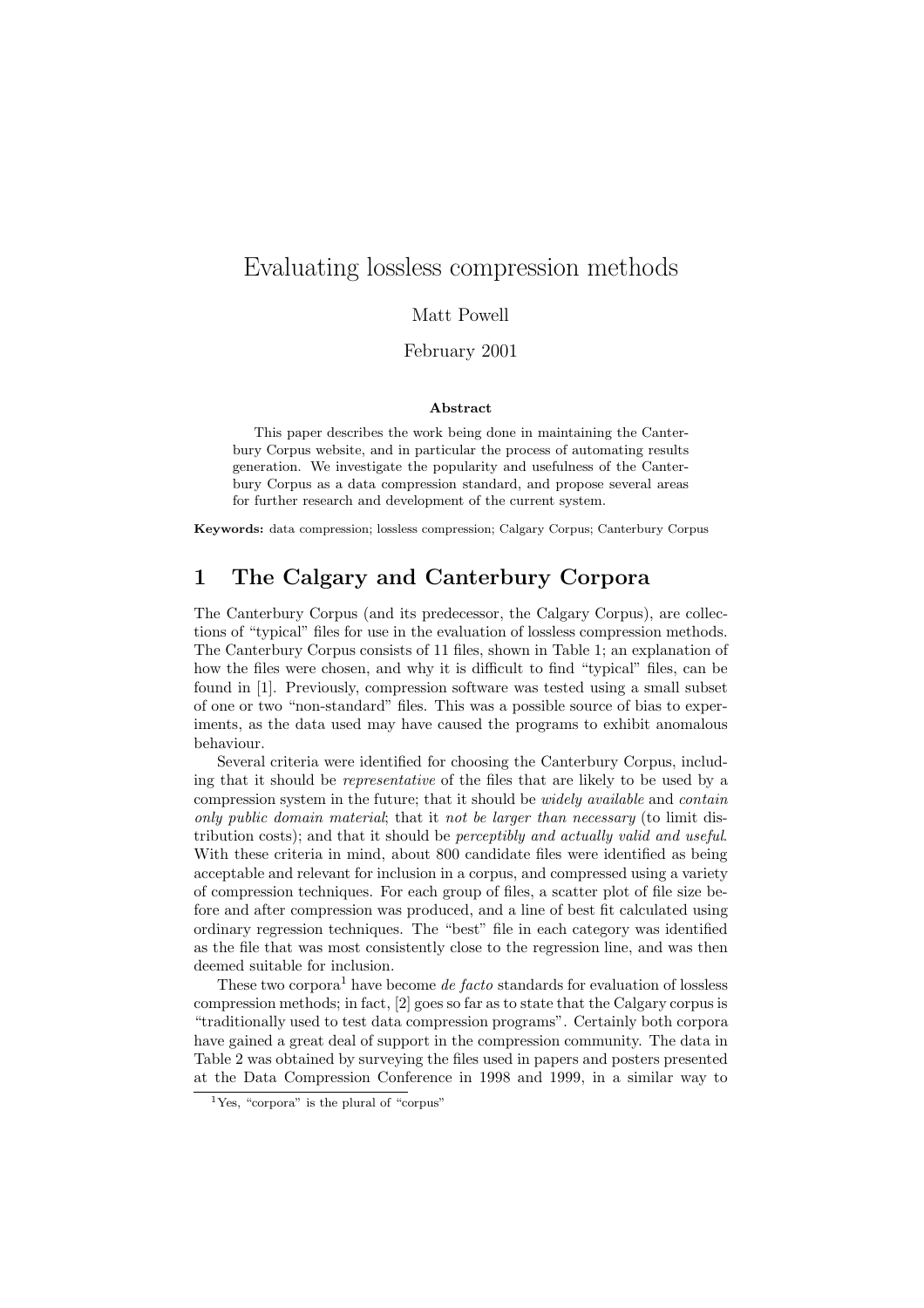| File                                   | Category                        | Size    |
|----------------------------------------|---------------------------------|---------|
| $\overline{\text{alice}}29.\text{txt}$ | English text                    | 152089  |
| asyoulik.txt                           | Shakespeare                     | 125179  |
| cp.html                                | <b>HTML</b> source              | 24603   |
| fields.c                               | C source                        | 11150   |
| grammar.lsp                            | LISP source                     | 3721    |
| kennedy.xls                            | Excel spreadsheet               | 1029744 |
| let10.txt                              | Technical writing               | 426754  |
| plrabh12.txt                           | Poetry                          | 481861  |
| $_{\text{ptt5}}$                       | $\operatorname{CCITT}$ test set | 513216  |
| sum                                    | SPARC Executable                | 38240   |
| xargs.1                                | GNU manual page                 | 4227    |

Table 1: Files in the Canterbury Corpus

[1]. The Canterbury and Calgary Corpora were by far the most common data sets used for lossless compression testing (the next most popular would be the Jefferson data set, which was used a total of only three times).

## **2 A system for maintaining the corpus results website**

The web page at http://corpus.canterbury.ac.nz/ provides information about the corpora, as well as links to download the files and a list of results for various compression algorithms and software. The pages include results, discussion, analysis, and links to other benchmarks. Previously this results database was maintained by hand, but more recently it has been updated to allow automatic maintenance of the pages.

A series of scripts has been developed using Python and Unix shell scripts to provide a modular approach to maintaining the website, as shown in Figure 1. Each method/file combination is run several times by the run script, and the results are then "crunched" by the mkcrunch script, which calculates the mean results over all runs to avoid errors. The speed statistics are also "normalised" against a run of the standard UNIX compress utility, to avoid bias due to abnormal loads on system resources.

Once the "crunched" data has been produced, the mkreport script is used to massaged into a more useful format (mkcrunch produces code readable by Python, but not by many humans). Again, a modular approach has been applied, and mkreport passes its input to several Formatter objects, each specialised to a particular output format. Current formatters include HTML (which produces HTML tables), LATEX(tabular format), and comma-delimited text (suitable for importing into spreadsheets such as Microsoft Excel).

Finally, the ".phtml" ("Python HTML") files produced by mkreport are run through mkhtml to add formatting changes like heading styles and footer data. This is so that the formatting of the site may be kept separate from the data it contains, and the look and feel of the site can be updated without re-running the compression tests (a lengthy process!)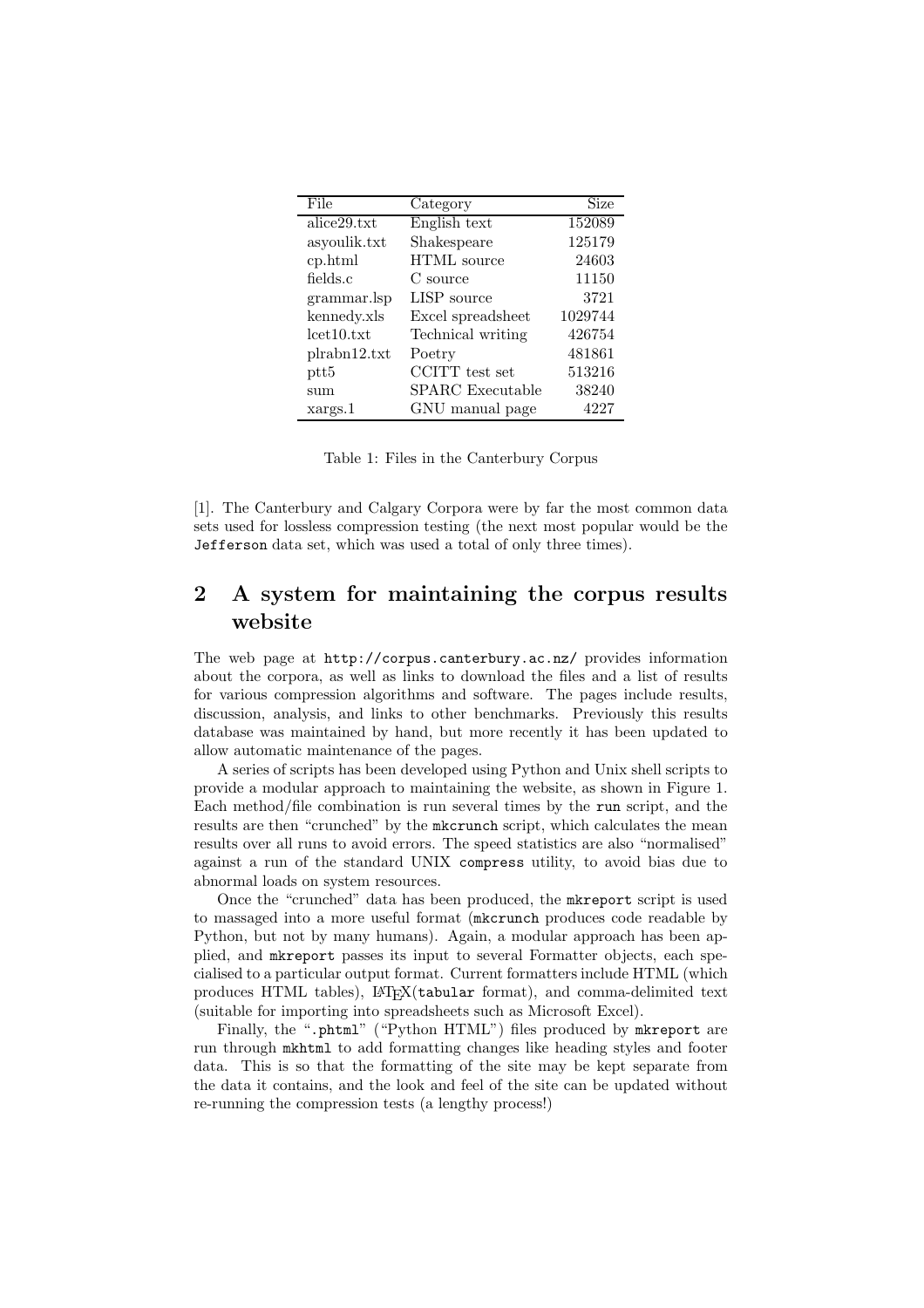|                         | 1998           |                 | 1999           |                | Total           | %     |
|-------------------------|----------------|-----------------|----------------|----------------|-----------------|-------|
|                         | papers         | posters         | papers         | posters        |                 |       |
| No test data used       | 26             | 20              | 20             | 27             | $\overline{93}$ | 32.6  |
| Data not identified:    |                |                 |                |                |                 |       |
| $-$ lossless            | $\mathbf{1}$   | 11              |                |                | 12              | 4.2   |
| $-\text{lossy}$         | $\overline{5}$ | 13              | $\overline{2}$ | 3              | 23              | 8.1   |
| Data not used by others | 16             | 10              | 25             | 13             | 64              | 22.5  |
| Lena                    | 4              | 5               | 10             | $\overline{2}$ | 21              | 7.4   |
| Calgary Corpus          | $\overline{5}$ | $\overline{4}$  | $\overline{2}$ | $\overline{2}$ | 13              | 4.6   |
| Canterbury Corpus       | $\overline{2}$ |                 | 3              | 3              | 8               | 2.8   |
| Barbara                 | 1              | $\overline{2}$  | 3              | $\mathbf{1}$   | 7               | 2.5   |
| Goldhill                | 1              | $\mathbf{1}$    | 4              | $\mathbf{1}$   | 7               | 2.4   |
| Peppers                 | $\mathbf{1}$   | $\overline{2}$  | $\overline{2}$ |                | 5               | 1.8   |
| Girl                    |                | $\mathbf{1}$    | $\overline{2}$ |                | 3               | 1.1   |
| Jefferson               | $\overline{2}$ |                 |                | 1              | 3               | 1.1   |
| Austen                  | $\overline{2}$ |                 |                |                | $\overline{2}$  | 0.7   |
| <b>Bike</b>             | $\mathbf{1}$   |                 | $\mathbf{1}$   |                | $\overline{2}$  | 0.7   |
| <b>Bridge</b>           |                |                 | $\overline{2}$ |                | $\overline{2}$  | 0.7   |
| <b>Brown</b>            | $\overline{2}$ |                 |                |                | $\overline{2}$  | 0.7   |
| Coastguard              | 1              |                 | $\mathbf{1}$   |                | $\overline{2}$  | 0.7   |
| <b>JPEG2000</b>         | 1              | $\mathbf{1}$    |                |                | $\overline{2}$  | 0.7   |
| King James Bible        | $\overline{2}$ |                 |                |                | $\overline{2}$  | 0.7   |
| LOB                     | $\overline{2}$ |                 |                |                | $\overline{2}$  | 0.7   |
| Mandrill/Baboon         |                | $\overline{2}$  |                |                | $\overline{2}$  | 0.7   |
| Palette Image Corpus    | $\mathbf{1}$   |                 | $\mathbf{1}$   |                | $\overline{2}$  | 0.7   |
| Shakespeare             | $\overline{2}$ |                 |                |                | $\overline{2}$  | 0.7   |
| Stefan                  |                | $\mathbf{1}$    | $\mathbf{1}$   |                | $\overline{2}$  | 0.7   |
| Wall Street Journal     | $\overline{2}$ |                 |                |                | $\overline{2}$  | 0.7   |
| Total                   | 80             | $\overline{73}$ | 79             | 53             | 285             | 100.0 |

Table 2: Test data used in Data Compression Conference papers and posters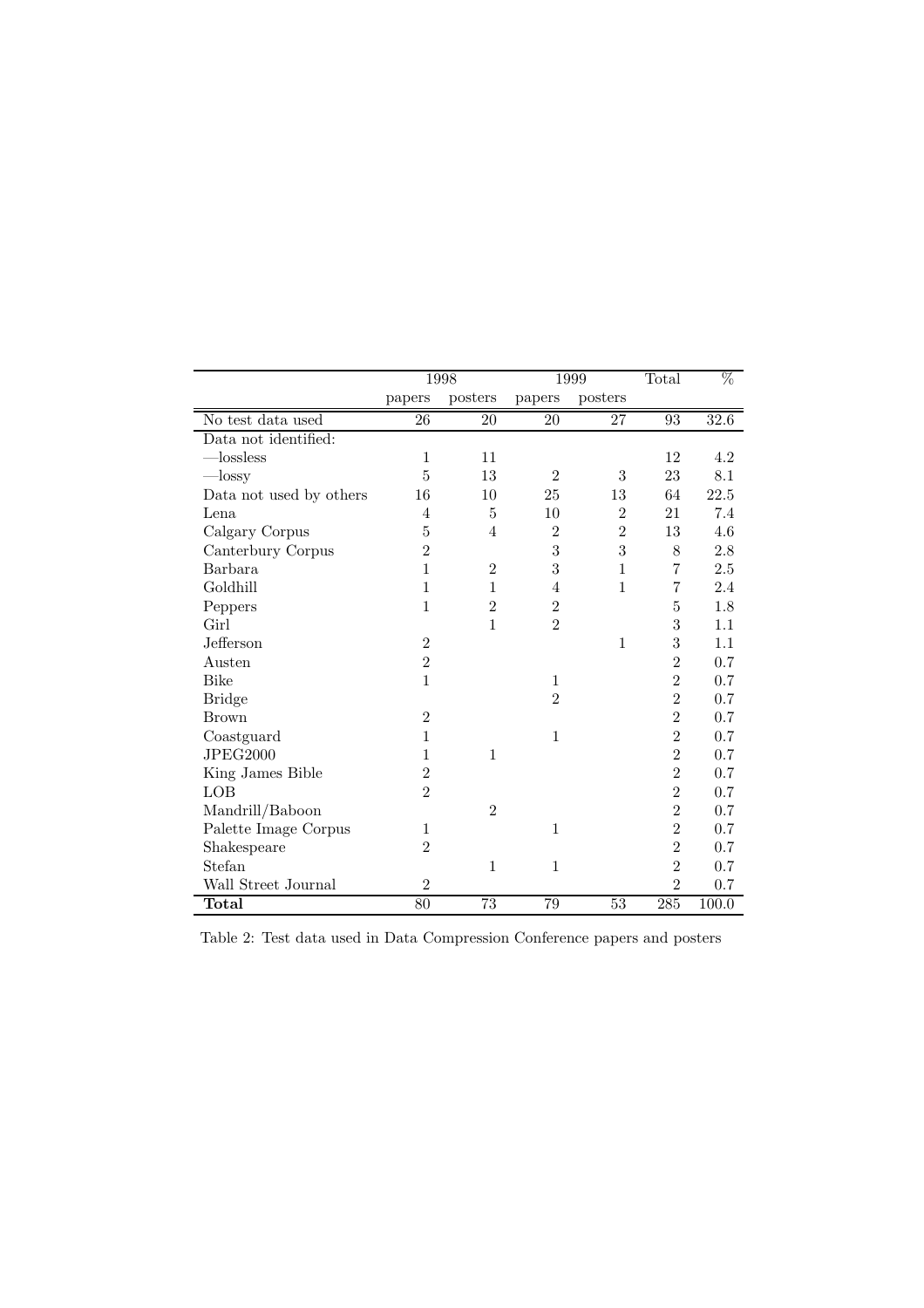

Figure 1: A typical maintenance run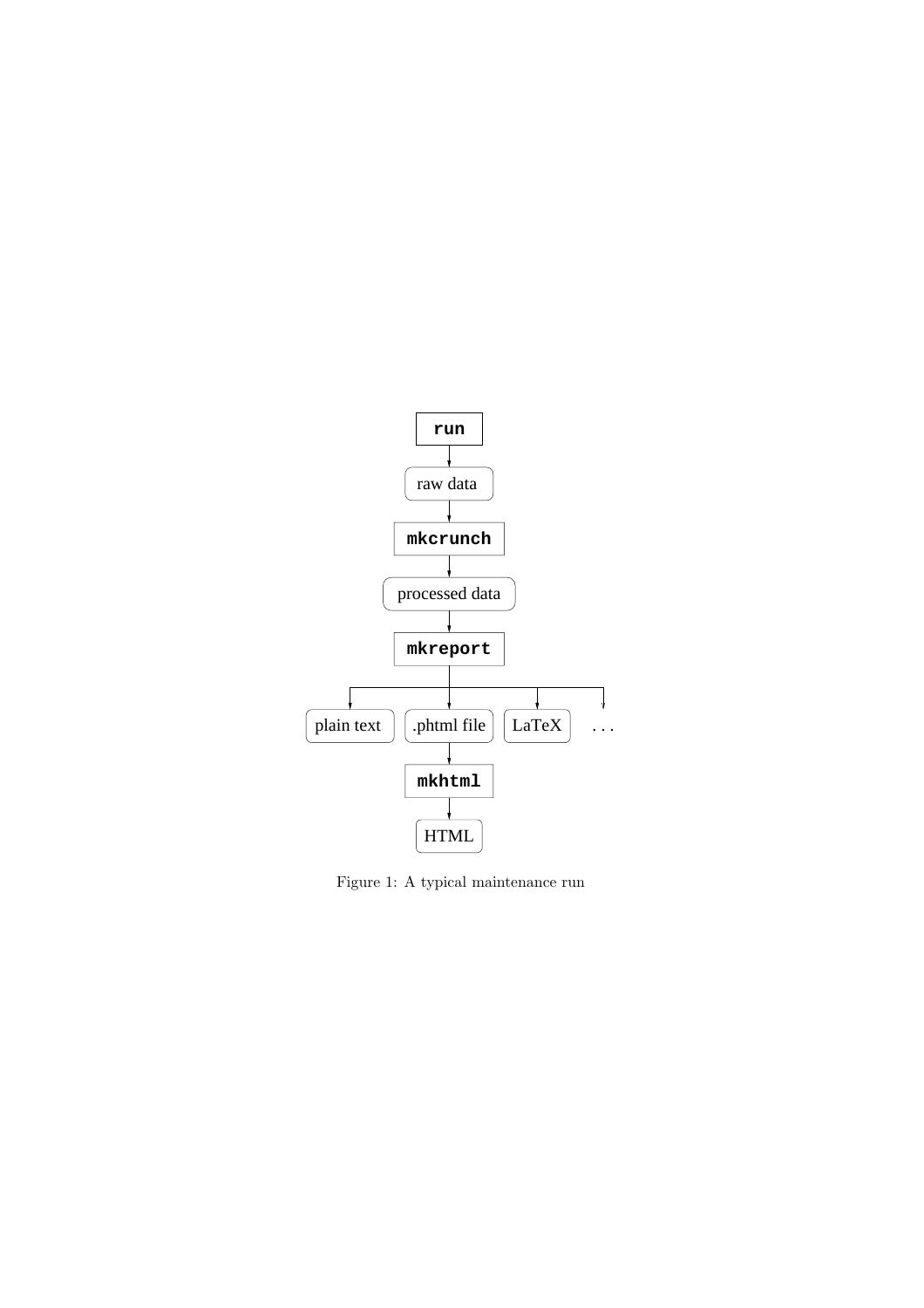It is possible to add results to the database without their being automatically generated by run. In such a case, all that is needed is a set of results that complies with the format of the .crunch files produced by mkcrunch. Each .crunch file contains results for each file in a given collection, as well as details about the run, including when it was completed, by whom, and on what system.

### **3 Issues with the current system**

The Canterbury Corpus was primarily intended to replace the Calgary Corpus, which was showing its age. Unfortunately, the new collection of files has aged even more quickly than its predecessor, and may no longer fully reflect the range of files that need to be compressed. In particular, large files (in the order of tens or even hundreds of megabytes) are no longer uncommon, and there are many new file formats which could be investigated. To this end, several new "collections" have been added to the project, including a collection of large files.

Additionally, the files in the Canterbury Corpus were carefully chosen to examine "typical" behaviour on the part of the compression software. However, it is often useful to investigate "worst case" behaviour. An "artificial" collection has been added, consisting of files for which the compression methods may exhibit pathological or worst-case behaviour—for example, files full of randomlygenerated characters, a file consisting of a single letter 'a', or a file with many repetitions of a short sequence.<sup>2</sup>

Perhaps a more serious concern is the issue of compression speed. For the corpus to provide reliable results, the compression tests should ideally be run under identical test conditions. In practice, this is never possible. Issues such as processor speed and available system resources can have a dramatic effect on the running time of a program. To counter this, all speed measurements are given relative to the time taken by the standard UNIX compress utility, as mentioned above. This ensures that the times listed in the results remain consistent.

However, if an author of a new compression program wishes to add his or her results to the list, there may be genuine reasons why the software cannot be tested in this way. Perhaps the software was written for a different architecture, or the program is unable to be released for reasons of commercial sensitivity. In such cases it will be necessary to assess the speed of such software *absolutely* that is, without respect to the system on which the tests were run. Possible solutions to this problem are discussed in Section 4.3.

It will also be necessary to be able to verify that the results submitted for inclusion on the website were actually generated by the compression software. Such verification may be possible by means of testing software which outputs an encrypted version of the results.

<sup>2</sup>Such artificial files proved very useful in the investigation of a compression scheme brought to the curators of the corpus for testing. Its author claimed that the program was capable of compressing any file to a nearly constant ratio of around 7%—which is clearly impossible. Suspiciously, it was even able to compress completely random files to this remarkable ratio. The only drawback to the system was a mysterious loss of free hard drive space, roughly equal to the size of the file being compressed. . .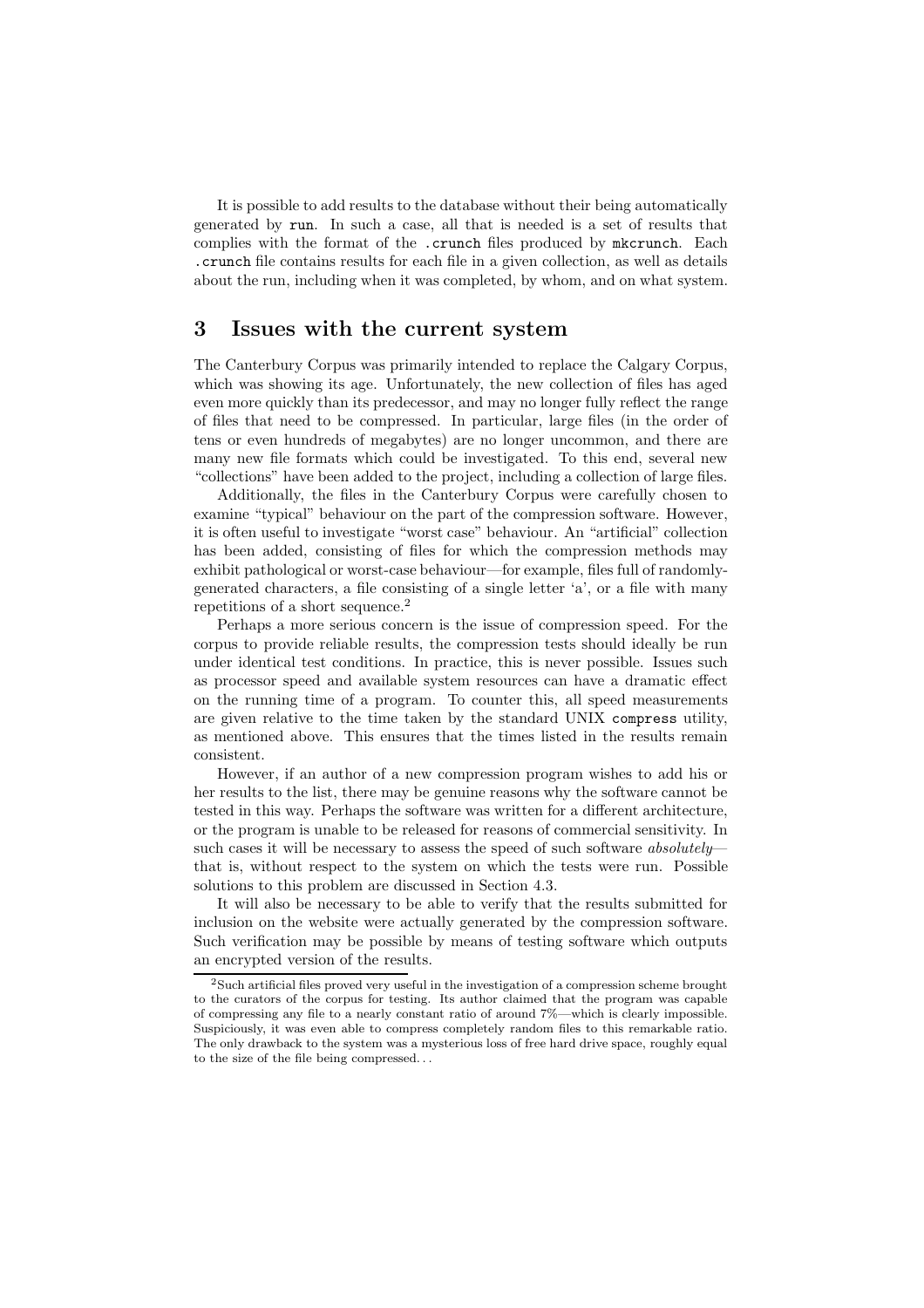### **4 Proposed research**

#### **4.1 User interface**

To simplify the process of maintaining the results website, a graphical user interface has been developed which allows the user to perform various mundane or complex tasks with relative ease. For example, by selecting a menu item it is possible to generate the reports, process the HTML files, move them onto the server, set correct file permissions and remove "artifact" files created in the process. By automating such tasks, the capacity for inadvertent error is greatly reduced.

There is still substantial room for improvements to the interface, including adding the facilities to add new files or compression methods.

#### **4.2 Data analysis**

At present the data presented on the results website is relatively rudimentary only the raw results and the statistical mean are given. However, given the automated nature of the maintenance process, it would be a simple matter to add other statistics (for example, the standard deviation of the compression ratios for a given algorithm) to the site.

#### **4.3 Cross-platform benchmarking**

As mentioned above, the question of performance measurement poses a definite problem. The current system, which uses compress to measure the relative speeds of compression software, is a good solution for many existing methods, but may lack wider applicability because current software tends to be geared more and more towards the Windows/Intel platform, and as such will be incompatible with the current UNIX-based benchmarking system.

Although compress is available for a number of different platforms, it is difficult to tell whether the UNIX version will be "the same" as the DOS version, and so on. In fact, even when compiled from the same source code, two versions of compress may differ in performance because of optimisation routines built into the source code by means of conditional #defines. Thus the end result is a program that runs as fast as possible on each target platform, but whose internal behaviour may vary to take advantage of each platform.

It is proposed that research be undertaken to investigate whether such optimisations make any real difference to the performance of compress (or any other compression software we may wish to test). One possible method of testing this would be to write a program that compiles on as many platforms as possible, and whose behaviour does not depend on idiosyncracies of the target platform. Such software need not necessarily *be* a compression program, as long as it performs the same *sort* of tasks, e.g. complex array processing, file input and output and sub-byte processing.

## **5 Conclusions**

Although the Canterbury and Calgary Corpora are already widely used, there is significant opportunity to make results more accessible via the Canterbury